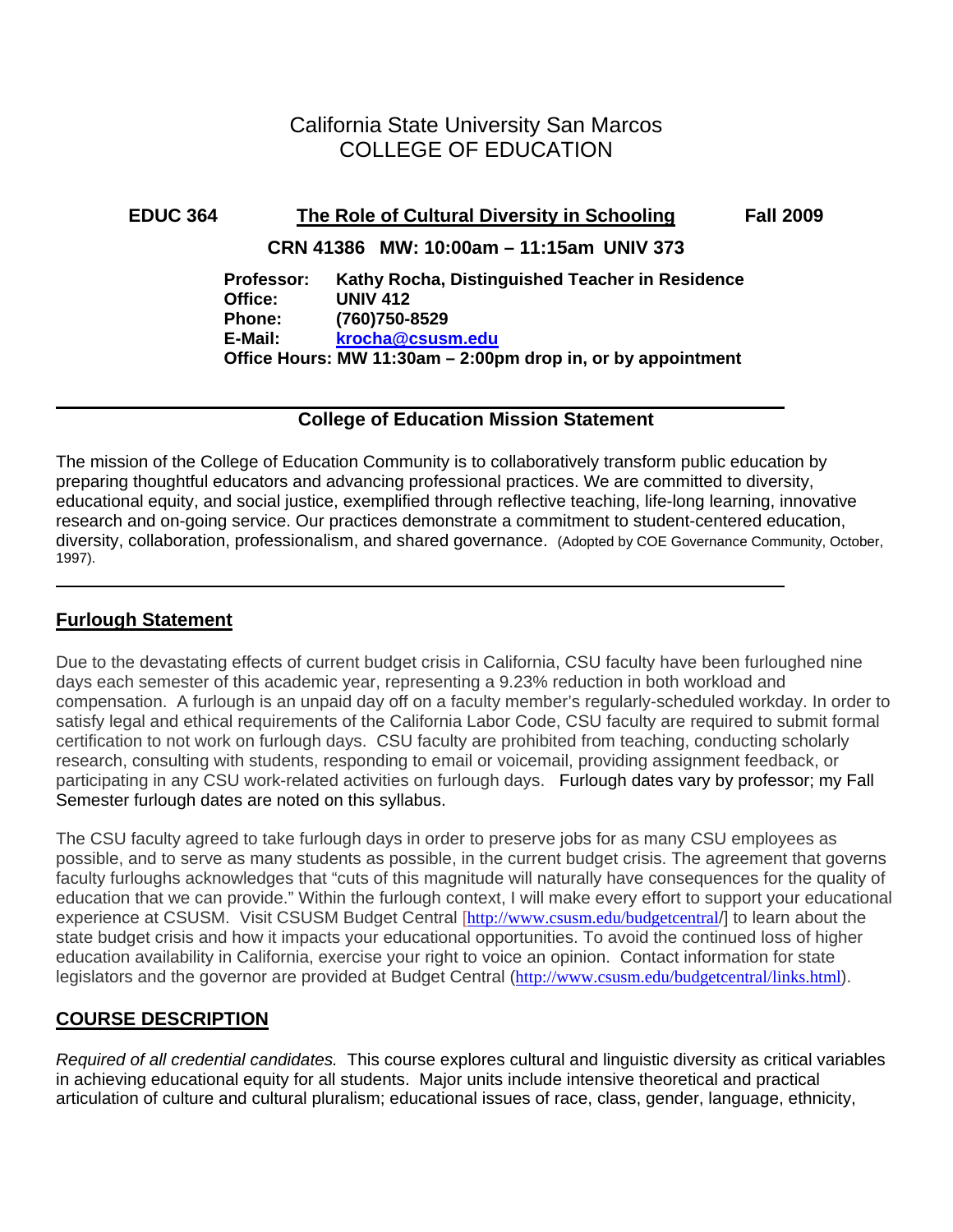sexual orientation and exceptionality; social, structural, programmatic and curricular issues; and effective teaching for diverse populations.

# **Course Objectives**

Students completing EDUC 364 will be able to demonstrate:

- developing competencies in TPE 15: Social Justice and Equity;
- understanding of various concepts of culture and cultural contact, and their applicability to learning and teaching;
- understanding of cultural diversity in the United States and California;
- general familiarity with cultural responsive pedagogy;
- understanding of gay, lesbian, bisexual and transgender students, teachers and families.

## **College of Education Attendance Policy**

 circumstances, s/he should contact the instructor as soon as possible. (*Adopted by the COE Governance Community,*  Due to the dynamic and interactive nature of courses in the College of Education, all students are expected to attend all classes and participate actively. At a minimum, students must attend more than 80% of class time, or s/he **may not receive a passing grade** for the course at the discretion of the instructor. Individual instructors may adopt more stringent attendance requirements. Should the student have extenuating *December, 1997*).

**Students will lose 2 points from attendance/participation grade for each missed class. Late arrivals and early departures will also affect final grade. If a student misses more than 20 minutes of class it will count as ½ absence.** 

## **Authorization to Teach English Learners**

The credential program at CSUSM has been specifically designed to prepare teachers for the diversity of languages often encountered in California public school classrooms. The authorization to teach English learners is met through the infusion of content and experiences within the credential program, as well as additional coursework. Students successfully completing this program receive a credential with authorization to teach English learners. (Approved by the CCTC in SB 2042 Programs Standards, August, 2002).

### **Teacher Performance Expectation (TPE) Competencies**

This course is designed to help teachers seeking the Multiple or Single Subject(s) Credential to develop the skills, knowledge, and attitudes necessary to assist schools and districts in implementing an effective program for all students. The successful candidate will be able to merge theory and practice in order to realize a comprehensive and extensive educational program for all students. The course objectives, assignments, and assessments have been aligned with the CCTC standards for the Multiple and Single Subject(s) Credential. You can incorporate artifacts from this class into your final comprehensive portfolio. The following TPE is addressed in this course:

## *TPE 15: Social Justice and Equity*

Teacher candidates will be able to identify issues of social justice and equity in the classroom and can apply appropriate instructional strategies to ensure equal outcomes for diverse students. They will be familiar with ideas, definitions, and major theorists in the fields of multicultural education, social reconstruction, and democratic education. Pluralism and divergent perspectives on educating students will be the foundation of designing effective lessons and instructional practices for diverse students. Candidates will understand when and how to collaborate with others, especially curriculum specialists, community leaders, and parents on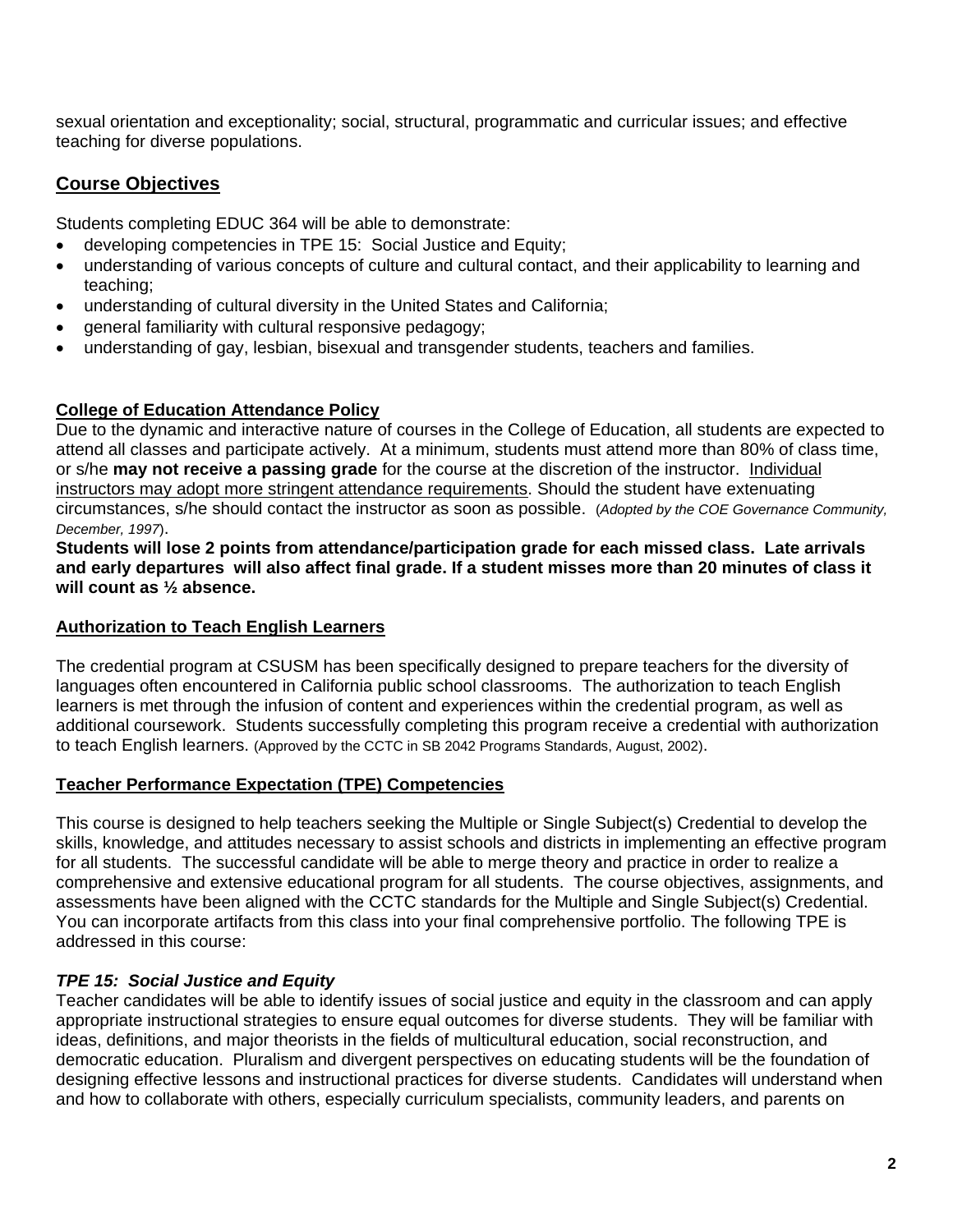preparing relevant and appropriate instructional activities, curricular units, and school structures that would provide equitable outcomes for students from different linguistic, cultural, and social economic backgrounds.

## **California Teacher Performance Assessment (CalTPA)**

system of teacher performance assessment (TPA), to be embedded in the credential program of preparation.<br>At CSUSM this assessment system is called the CalTPA or the TPA for short. Beginning July 1, 2008 all California credential candidates must successfully complete a state-approved

To assist your successful completion of the TPA a series of informational seminars are offered over the course of the program. TPA related questions and logistical concerns are to be addressed during the seminars. Your attendance to TPA seminars will greatly contribute to your success on the assessment.

Additionally, COE classes use common pedagogical language, lesson plans (lesson designs), and unit plans (unit designs) in order to support and ensure your success on the TPA and more importantly in your credential program.

The CalTPA Candidate Handbook, TPA seminar schedule, and other TPA support materials can be found on the COE website provided at the website provided:

http://www.csusm.edu/coe/CalTPA/ProgramMaterialsTPA.html

# **GENERAL CONSIDERATIONS**

#### **Outcomes and Standards**

The context for, and scope of this course is aligned with standards for the Cross-cultural Language and Academic Development (CLAD) endorsement, as articulated by the California Commission on Teacher Credentialing (CTC), and as approved by the faculty of the College of Education in development of the program approval documents. (Note: As of 2002, the CLAD competencies are collectively referred to as an *Authorization to Teach English Learners*.) Further consideration has been given to the alignment of standards for multicultural education as articulated by the National Council for Accreditation of Teacher Education (NCATE), the Interstate New Teacher Assessment and Support Consortium (INTASC), and the National Board for Professional Teaching Standards (NBPTS). Emphasis is placed on learning outcomes (what you know and can demonstrate) rather than on inputs (putting in "seat time", meeting minimum criteria for assignments, checking off tasks and activities), and how these outcomes correspond to your potential to enhance student learning as a new teacher.

### **Ability**

Every student has the right to equitable educational consideration and appropriate accommodation. Students having differing ability (mobility, sight, hearing, documented learning challenges, first language/English as a second language) are requested to contact the professor at the earliest opportunity. Every effort will be made to accommodate special need. Students are reminded of the availability of Disabled Student Services, the Writing Center, technology assistance in the computer labs, and other student support services available as part of reasonable accommodation for special needs students.

### **Academic Honesty**

It is expected that each student will do his or her own work, and contribute equitably to group projects and processes. If there is any question about academic honesty, consult the University Catalog.

### **Appeals**

Every student has the right to appeal grades, or appeal for redress of grievances incurred in the context of any class. Disputes may be resolved informally with the professor, or through the formal grades appeal process. For the latter, consult Dr. Prado-Olmos, Associate Dean.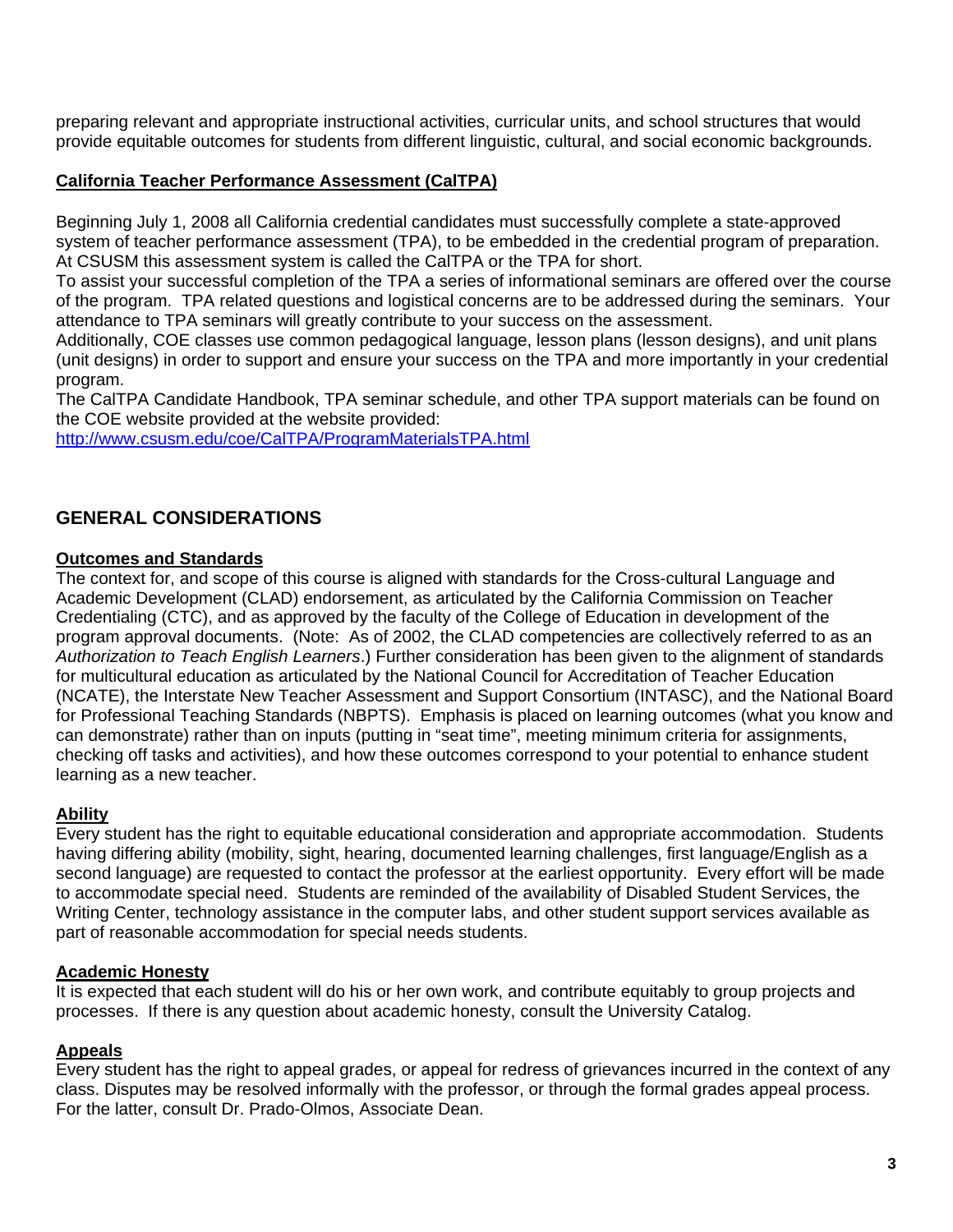#### **Students with Disabilities Requiring Reasonable Accommodations**

Students are approved for services through the Disabled Student Services Office (DSS). The DSS Office is located in Craven Hall 5205, and can be contacted by phone at (760) 750-4905 or TTY (760) 750-4909. Students authorized by DSS to receive reasonable accommodations should meet with their instructor during office hours or, in order to ensure confidentiality, in a more private setting.

# **COURSE REQUIREMENTS**

### **Required Text**

Edition. Boston, MA: Pearson Education, Inc. ISBN: 0-205-52982-8 Nieto, S., Bode, P. (2008). *Affirming Diversity: The Sociopolitical Context of Multicultural Education*. Fifth

Companies, Inc. Spring, J. ( 2007). *Deculturalization and the struggle for equality*. Fifth Edition. New York: The McGraw Hill ISBN 0-07-256383-4

**Course Reader** - available on webCT6

#### **Recommended Text**

Tatum, Beverly Daniel. (1997*). "Why are All the Black Kids Sitting Together in the Cafeteria?" and other conversations about race.* First Edition. New York: Basic Books. ISBN: 0-465- 09129-6

#### **Grading Policy**

All assignments are due on the dates indicated below. **Assignments turned in late will not receive full credit.** They must be typewritten, and should reflect university level composition. The following grading scale will be used:

| $75 - 79$    | C+. |
|--------------|-----|
| $72 - 74$    | C   |
| $70 - 71$    | С-  |
| $60 - 69$    | m   |
| $59 -$ below |     |
|              |     |

**Note:** *Students taking EDUC 364 as a prerequisite for teacher credential and graduate programs are reminded that the College of Education requires completion of this course with a grade of C+ or higher.* 

### **Use of Technology:**

Students are expected to demonstrate competency in the use of various forms of technology (i.e. word processing, electronic mail, WebCT6, use of the Internet, and/or multimedia presentations). Specific requirements for course assignments with regard to technology are at the discretion of the instructor. Keep a digital copy of all assignments for use in your teaching portfolio. All assignments will be submitted online, and some will be submitted in hard copy as well. Details will be given in class.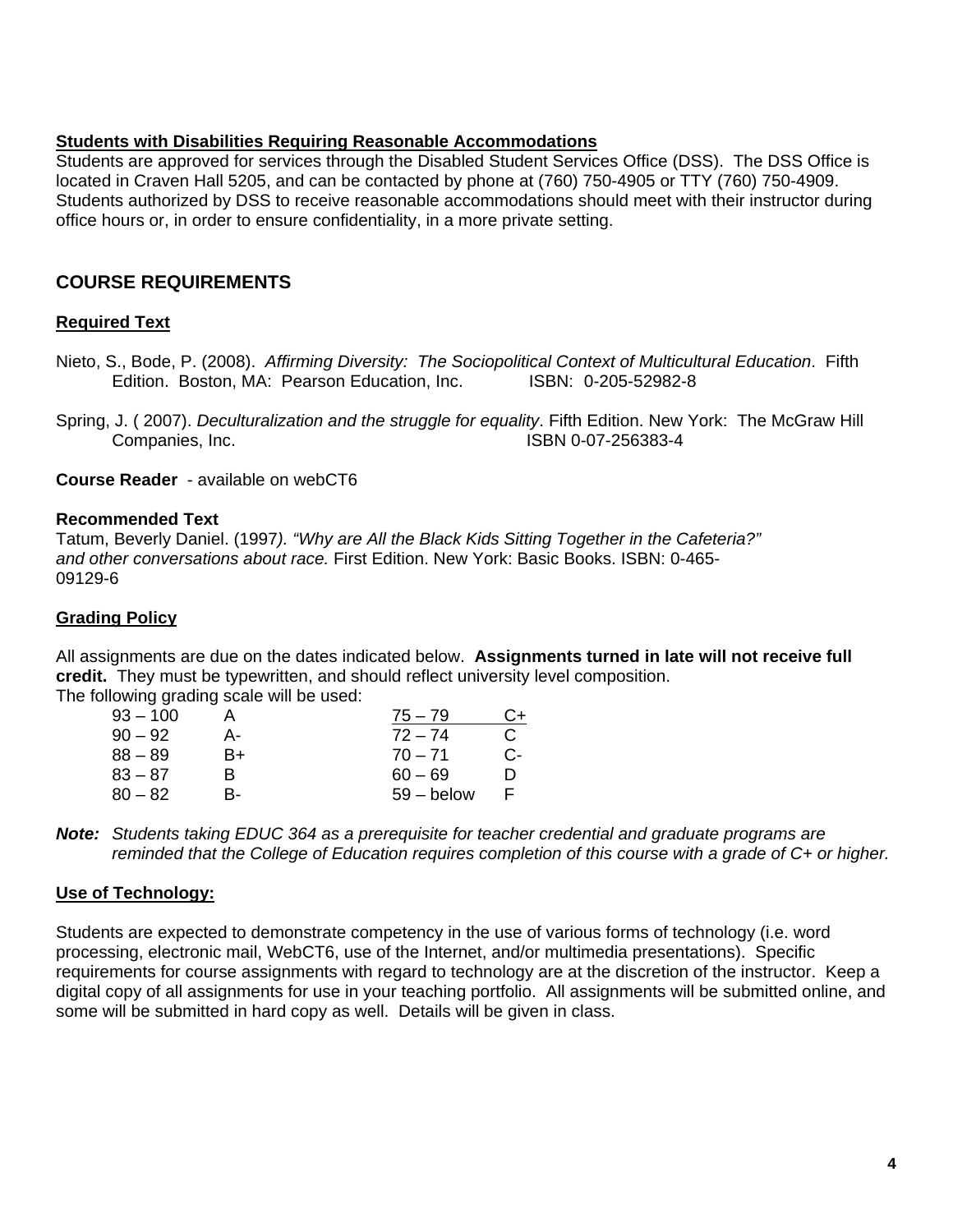# **ASSIGNMENTS / DUE DATES / POINTS POSSIBLE**

## **1. Attendance, Class Participation, Professional Disposition 20 points**

Students are expected to attend all class sessions, arriving and leaving on time. Students are expected to instructor's discretion. **Students will lose two 2) points from attendance/participation grade for each**  be well prepared for course sessions by completing readings and assignments before the class meeting. Students are expected to participate in class activities and demonstrate reflective learning. Students who do not attend a class session, and/or do not participate in class activities nor conduct themselves according to the standards for the teaching profession will not receive attendance and participation points for that session at the **missed class. Late arrivals and early departures will also affect final grade. If a student misses more than 20 minutes of class it will count as ½ absence.** 

Students may negotiate to make up one absence.

*Because this course is a prerequisite to professional certification in the COE, students are expected to demonstrate behavior consistent with a professional career and adhere to attendance policy*.

### **2. Weekly Reflection Journal 20 points**

 To have the type of class discussions this course requires, it is crucial students read and engage the material before class. Your Weekly Reflection Journal will be turned in at the beginning of class. It will consist of a synthesis of key points of the week's reading with the following criteria: a) respond to a question from the "To Think About" section at end of each chapter b) write your personal thoughts on one of the featured case studies and connect your experiences/perspectives to the student's situation, and c) write one or two questions/comments that the week's readings/films prompt you to ask after reflecting on the material. Be prepared to discuss your journal and weekly readings at the beginning of the class in which the reading is due. Journal format: 1 page typed, double-spaced (approx. 200 – 250 words) with all 3 sections included.

## **DUE: weekly (2 points each/1 point if 1 week late).**

### **20 points 120 points 130 points 130 points 130 points 130 points**

By researching and studying one's relationship to the eight categories of typical "otherness" in U.S. society, we gain an appreciation about ourselves as individuals and our many similarities and differences. In this assignment you will write one page for each category about your relationship to "otherness" in terms of race, gender, religion, sexual orientation, socioeconomic status, age, physical or mental ability, and language. Reflect on your own experiences in terms of your social context, your family background, and other factors determined by your own circumstances and upbringing. Rank the eight categories from most important to least important in regards to who you are as an individual. Be prepared to discuss your assignment within a larger class dialogue. More detailed directions and rubric for grading assignment will be given in class.

# **Due 9/23: Complete Draft with half page for all sections.**

 **Due 10/28: Complete Assignment with one page for all sections.** 

## **4. Group Reading Facilitation 10 points**

In small groups, students will lead a 20-30 minute discussion of a chapter from the text book *Deculturalization and the Struggle for Equality* by Joel Spring. This discussion should promote critical thinking, varied perspectives and an attempt to connect the past to the present in our schools. Students will share additional resources found related to the chapter. Group provides a 1 page chapter summary. More detailed directions and rubric for grading assignment will be given in class.

## **DUE: Scheduled facilitations sessions 6, 7, 8**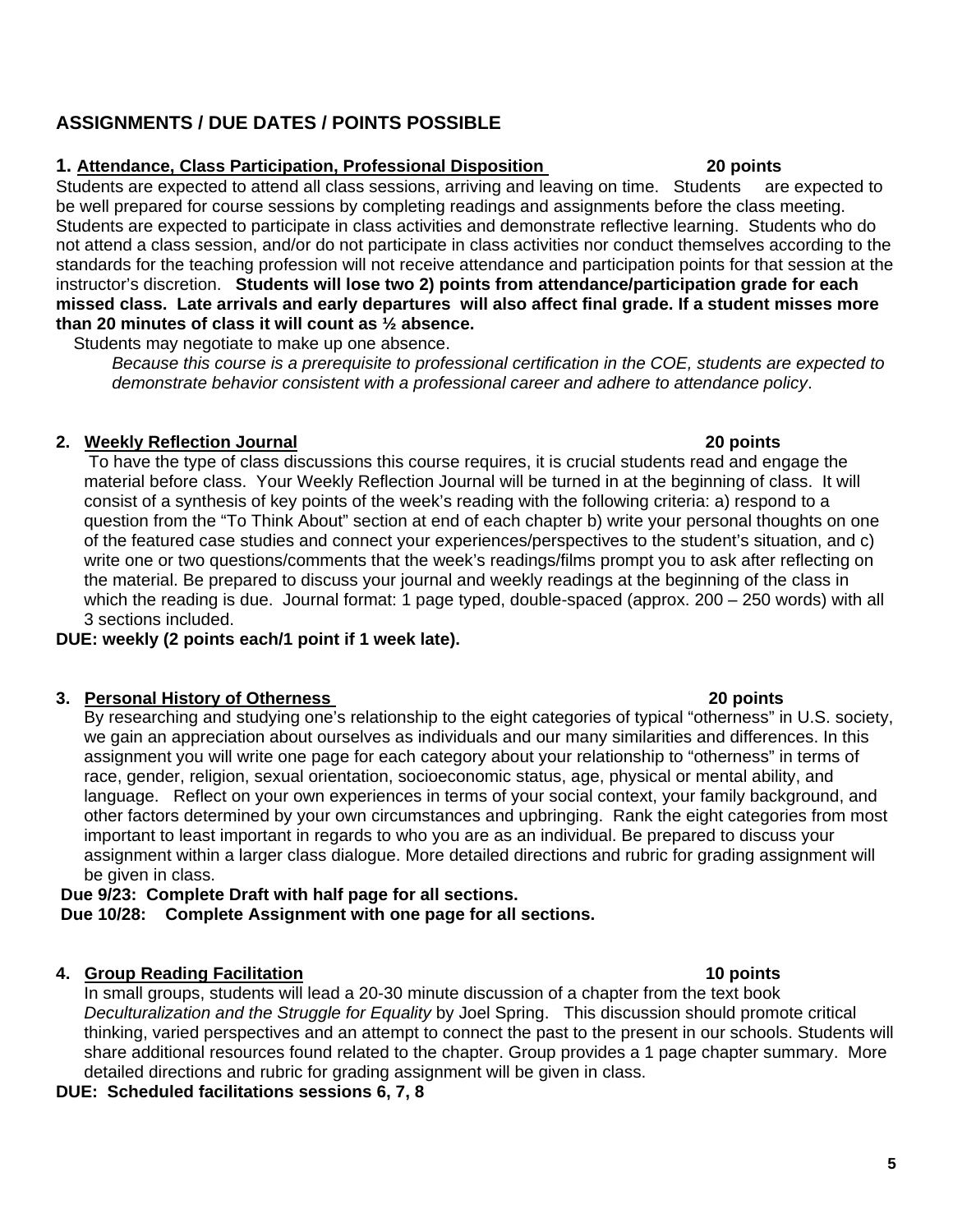### **5. School Diversity Assessment 20 points**

In small groups, students will provide a research-based assessment of three or more schools from the same district and grade span. This will be a comparison of academic achievement, qualified staff, community resources, and parental involvement at the sites. The final project could be a PowerPoint, movie, poster, or some other type of creative way to present the information. More detailed directions, examples, and rubric for grading assignment will be given in class.

### **DUE: Scheduled presentations sessions 11 - 15**

# **10 points 10 points 10 points 10 points**

As a way to evaluate and synthesize the information learned in the semester, students will create a personal *diversity action plan* that will propose how each future teacher will personally address the gap in achievement, resources, and expectations to achieve equity and promote learning for all students. Plans will be shared in class, if time permits. More detailed directions and rubric for grading assignment will be given in class.

# **DUE: last class session**

# **TENTATIVE WEEKLY READINGS / ACTIVITIES**

**As always in teaching, the strengths and challenges of individuals and classes will be considered, and the need to 'monitor and adjust' topics, readings, and assignments is likely. I will keep everyone well-informed of any changes of dates, additional articles, or deletions.** 

| <b>Date</b>                    | Topic                                                                                        | <b>Readings &amp; Assignments Due</b>                         |
|--------------------------------|----------------------------------------------------------------------------------------------|---------------------------------------------------------------|
| <b>Session 1</b><br>8/31 & 9/2 | Introductions / Syllabus Overview<br>$\bullet$<br>Journal Formats & Discussions<br>$\bullet$ |                                                               |
|                                | Conceptions/Misconceptions of Culture<br>Sociopolitical Context of MC Education<br>$\bullet$ |                                                               |
|                                | Cultural Issues in Education and Society                                                     |                                                               |
|                                | <b>Cultural Terms</b>                                                                        |                                                               |
| <b>Session 2</b>               | Monday: Dr. Martin Luther King Jr. Holiday -                                                 | <b>Reading Due:</b>                                           |
|                                | no class                                                                                     | Nieto: Ch 1 (Sociopolitical)                                  |
| 9/7 No Class &                 | Journal Group Discussion                                                                     | Nieto: Ch 2 (Terminology)                                     |
| 9/9                            | <b>Assignment Introduction: Personal</b><br>$\bullet$                                        | Tatum: "The Complexity of Identity"                           |
|                                | History of Otherness (Complexity of Identity)                                                |                                                               |
|                                |                                                                                              | <b>Due: Reading journal 1</b>                                 |
| <b>Session 3</b>               | MC Ed. & School Reform<br>$\bullet$                                                          | <b>Reading Due:</b>                                           |
|                                | Movie: Shadow of Hate (History of Racism                                                     | Nieto: Ch 3 (School Reform)                                   |
| $9/14$ & $9/16$                | and Discrimination in US)                                                                    | Watch Video: Race: The Power of An<br><b>Illusion Part 1</b>  |
|                                |                                                                                              | <b>Due: Reading journal 2</b>                                 |
|                                |                                                                                              | Bring Nieto book to class                                     |
| <b>Session 4</b>               | Personal History of Otherness Activity<br>$\bullet$                                          | <b>Reading Due:</b>                                           |
|                                | <b>Assignment Introduction &amp; create groups:</b>                                          | Nieto: Ch 4 (Discrimination)                                  |
| 9/21 & 8.9/23                  | <b>Group Reading Facilitation (Spring</b>                                                    |                                                               |
|                                | Textbook)                                                                                    | <b>Due: Reading journal 3</b>                                 |
|                                | Framework for MC Ed.                                                                         |                                                               |
|                                | Racism, Discrimination, Expectation of<br><b>Students' Achievement</b>                       | <b>Due: DRAFT for Personal History of</b><br><b>Otherness</b> |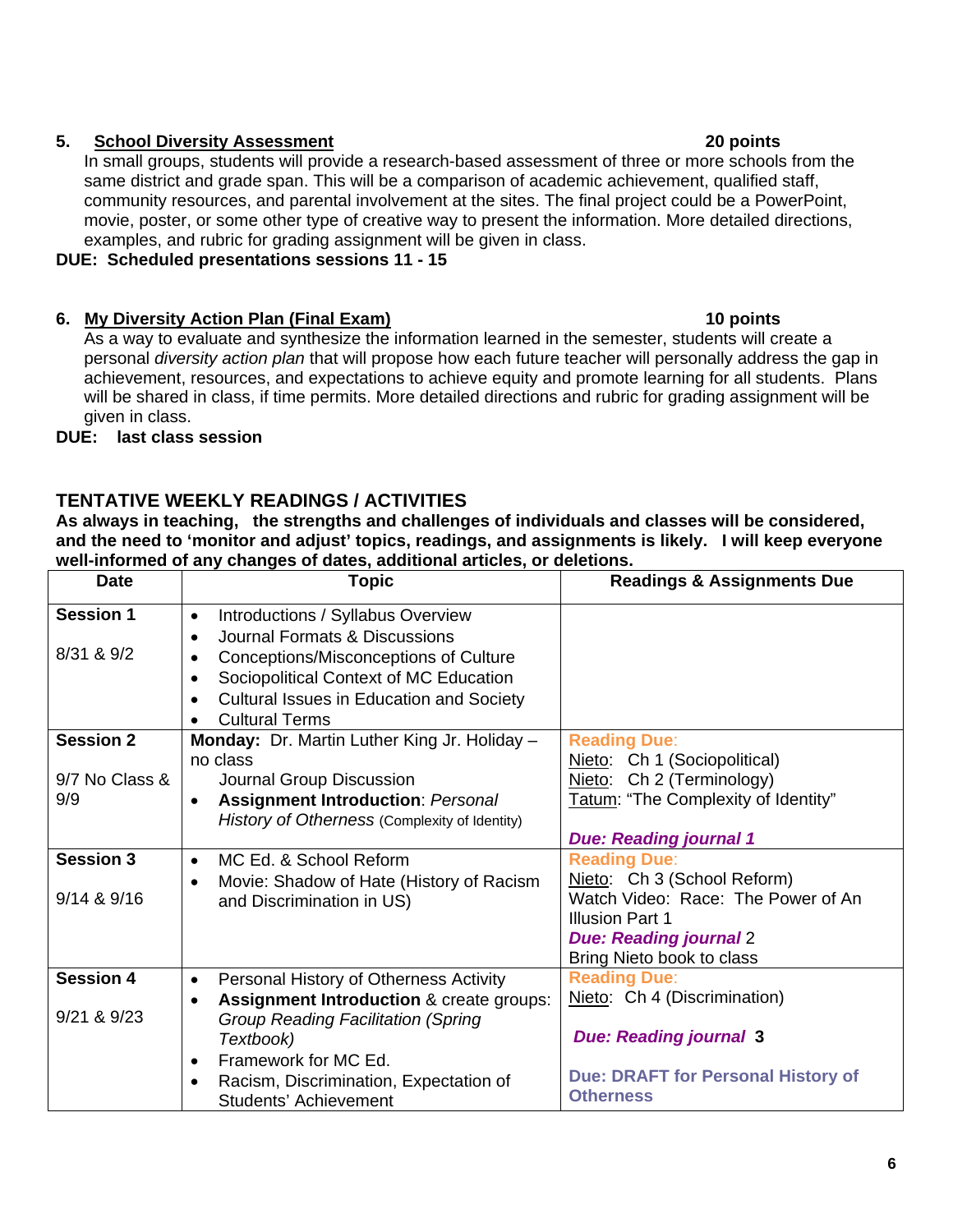| <b>Session 5</b><br>9/28 & 9/30    | Spring text groups meet in class<br>$\bullet$<br>Curriculum, Pedagogy, & Climate<br>$\bullet$                                                                                                                                                                                       | <b>Reading Due:</b><br>Spring: Read your group's chapter<br>Nieto: Ch 5 (School Structure/Org)<br><b>Due: Reading journal 4</b>                                                                                        |
|------------------------------------|-------------------------------------------------------------------------------------------------------------------------------------------------------------------------------------------------------------------------------------------------------------------------------------|------------------------------------------------------------------------------------------------------------------------------------------------------------------------------------------------------------------------|
| <b>Session 6</b><br>10/5 & 10/7    | Spring Text Facilitation: Chapters 1 & 2<br>$\bullet$<br>Influence of Culture on Learning<br>$\bullet$<br><b>Culturally Relevant Teaching</b><br>$\bullet$<br><b>Assignment Introduction: School</b><br>$\bullet$<br><b>Diversity Assessment Project</b>                            | <b>Reading Due:</b><br>Nieto: Ch 6 (Cultural Identity)<br><b>Due: Reading journal 5</b><br>Spring: Ch 1 (Anglo-Am.) &<br>Ch 2 (Nat. Am.)<br>Due: 1 page summary for Spring<br>chapter, if your group facilitates.      |
| <b>Session 7</b><br>10/12 & 10/14  | Spring Text Facilitation: Chapters 3 & 4<br>$\bullet$<br><b>Linguistic Diversity in US Classrooms</b><br>$\bullet$<br>Second Language Acquisition Theories<br>$\bullet$<br>Groups & Topics Decided for School<br>$\bullet$<br>Diversity Project - groups meet                       | <b>Reading Due:</b><br>Nieto: Ch 7 (ELLs)<br><b>Due: Reading journal 6</b><br>Spring: Ch 3 (African Am.) &<br>Ch 4 (Asian Am.)<br><b>Due: 1 page summary for Spring</b><br>chapter, if your group facilitates.         |
| <b>Session 8</b><br>10/19 & 10/21  | Spring Text Facilitation: Chapters 5 & 6<br>$\bullet$<br><b>Factors Affecting Academic Achievement</b><br>for Students of Color<br>The Immigrant Experience<br>$\bullet$                                                                                                            | <b>Reading Due:</b><br>Nieto: Ch 8 (School Achievement)<br><b>Due: Reading journal 7</b><br>Spring: Ch 5 (Hispanic Am.) &<br>Ch 6 (Civil Rights)                                                                       |
|                                    | Wed. 10/21 Furlough Day - No Class                                                                                                                                                                                                                                                  | Due: 1 page summary for Spring<br>chapter, if your group facilitates.                                                                                                                                                  |
| <b>Session 9</b><br>10/26 & 10/28  | <b>Assignment Introduction: My Diversity</b><br>$\bullet$<br>Action Plan (Final for class)<br>School Diversity Project - groups meet<br>$\bullet$<br>Learning from Students<br>$\bullet$<br><b>Families &amp; Communities</b>                                                       | <b>Reading Due:</b><br>Nieto: Ch 9 (Identity & Learning)<br><b>Due: Reading journal 8</b><br><b>Due Final Copy: Personal</b><br><b>History of Otherness</b>                                                            |
| <b>Session 10</b><br>11/2 & 11/4   | Computer Lab (TBA): Continue research &<br>$\bullet$<br>data collection for School Diversity<br><b>Assessment Project</b>                                                                                                                                                           | Due: Data tables for your project<br>due after lab session                                                                                                                                                             |
| <b>Session 11</b><br>11/9 & 11/11  | <b>Presentation: School Diversity Project</b><br>$\bullet$<br><b>Gender Biases</b><br>$\bullet$<br>Schooling Experiences of Lesbian, Gay,<br>$\bullet$<br><b>Bisexual and Transgender Youth</b><br>Movie: LGBT Youth & Families<br>$\bullet$<br>Wed. 11/11 Veteran's Day - No Class | <b>Reading Due:</b><br>Nieto: Ch 10 (Adapt Curriculum)<br><b>Due: Reading journal 9</b><br>Elsbree & Halcón: "50 Ways to<br>Call Your Lover"<br><b>Due: School Diversity Project, if</b><br>your group presents today. |
| <b>Session 12</b><br>11/16 & 11/18 | <b>Presentation: School Diversity Project</b><br>$\bullet$<br><b>Multicultural Education in Practice</b><br>$\bullet$<br>Movie & discussion: We Speak America<br>$\bullet$                                                                                                          | <b>Reading Due:</b><br>Nieto: Ch 11 (Affirming Diversity)<br><b>Due: Reading journal 10</b><br><b>Due: School Diversity Project, if</b><br>your group presents today.                                                  |